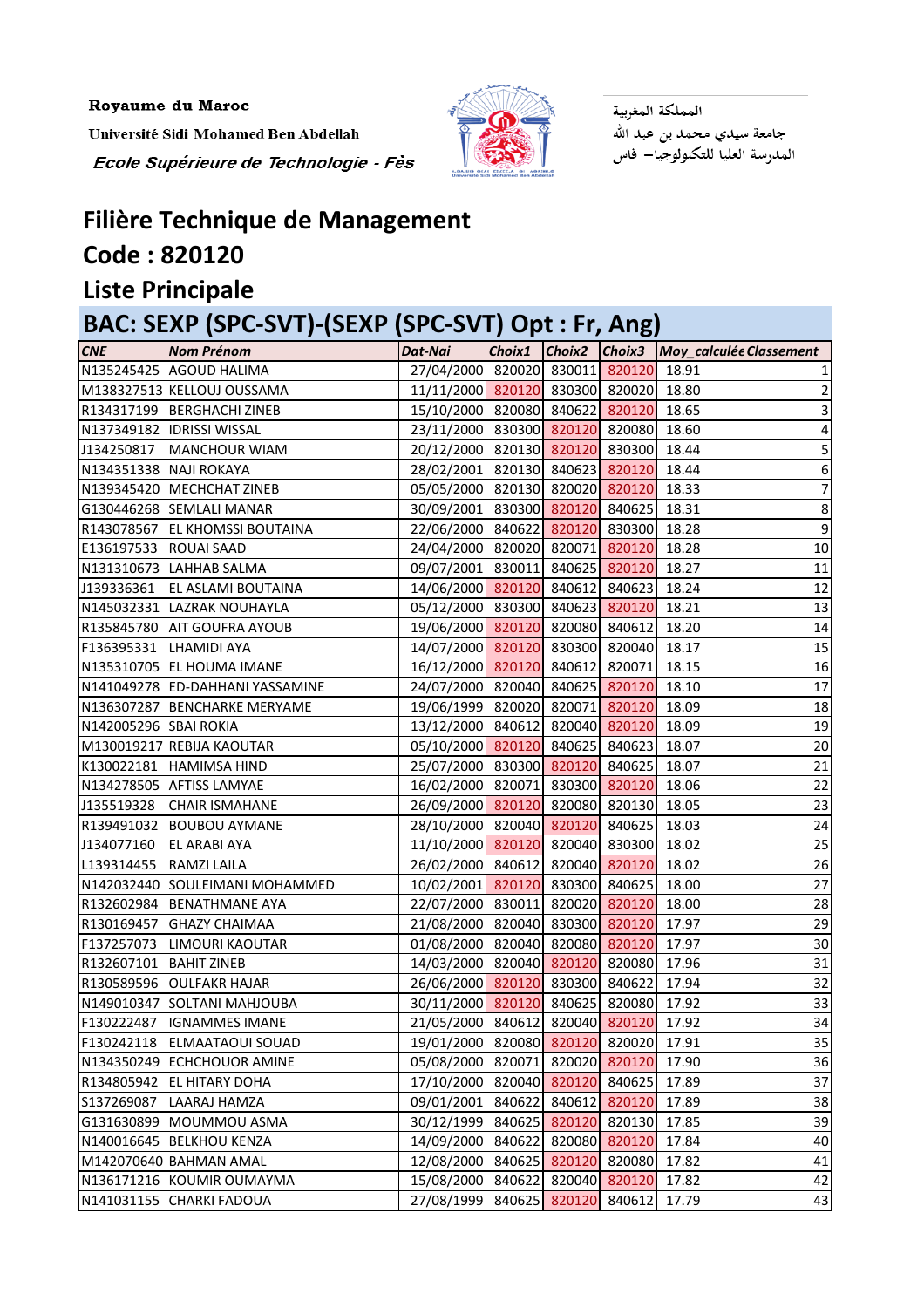### **BAC:(SMA, SMA Opt : Fr, Ang)-(SMB, SMB Opt : Fr, Ang)**

| CNE | Nom Prénom                     | <b>Dat-Nai</b>                        | Choix1 |  | Choix2 Choix3 Moy_calculée Classement |                |
|-----|--------------------------------|---------------------------------------|--------|--|---------------------------------------|----------------|
|     | J138324222 BOUCHAARA OUMAYMA   | 14/08/2000 820071 820120 820020 18.66 |        |  |                                       |                |
|     | N130295045   MEGZARI HAMZA     | 22/08/2000 820040 820120 820020 17.79 |        |  |                                       |                |
|     | N138310614 ROKY WISSAL         | 24/08/2000 820010 820071 820120 17.41 |        |  |                                       |                |
|     | N136365953 KRAFESS AYYOUB      | 21/06/2000 820071 830011 820120 17.28 |        |  |                                       | 4              |
|     | R147047687 ZAGHLY HIND         | 22/11/2000 820040 820080 820120 17.27 |        |  |                                       |                |
|     | S146021704 ELHAZMI ABDERRAHIM  | 13/04/2001 820071 820040 820120 17.11 |        |  |                                       | 61             |
|     | N137323862 EL GUERROUMY KAWTAR | 02/01/2001 840625 820120 820010 17.07 |        |  |                                       |                |
|     | M141021157 IDIAAN MOHAMED      | 15/02/2000 820040 820020 820120 17.04 |        |  |                                       | 8              |
|     | H110037864 DFAILI ZAKARIA      | 14/11/2000 820071 820120 840625 16.99 |        |  |                                       | $\overline{9}$ |
|     | N139346453 BRAHIMI AABIR       | 30/09/2000 820130 840623 820120 16.98 |        |  |                                       | 10             |

#### **BAC: Sc Eco**

| <b>CNE</b>             | <b>Nom Prénom</b>                 | Dat-Nai                               |  | Choix1 Choix2 Choix3 Moy_calculée Classement |                  |
|------------------------|-----------------------------------|---------------------------------------|--|----------------------------------------------|------------------|
| F130366476  IDAM AMINA |                                   | 24/02/2000 820120 840625 820080 18.89 |  |                                              |                  |
|                        | R135668728 ETTORCHI SALMA         | 18/04/2000 820080 820120 830300 17.87 |  |                                              |                  |
|                        | N140040507 HMAMI KENZA            | 16/10/2000 820120 840625 820080 17.50 |  |                                              | 3                |
|                        | N135322607  IDRISSI ALAMI WIAME   | 07/03/2001 820120 840625 820080 17.49 |  |                                              | 4                |
|                        | R130089004 RAKI MERYEM            | 05/10/2000 820120 830300 840625 17.31 |  |                                              | 5                |
|                        | F144035446 ER-RAZY FADWA          | 12/05/2000 830300 840625 820120 17.27 |  |                                              | $\boldsymbol{6}$ |
|                        | N148040727 BENNANI AMINE          | 08/05/2000 820120 840625 820080 17.18 |  |                                              | $\overline{7}$   |
| N136310618 ROKY SAFAE  |                                   | 02/03/2001 820120 830300 840625 17.12 |  |                                              | $\overline{8}$   |
|                        | L130004302 HALIM ABDOULLAH        | 11/05/2000 820120 840625 830300 17.10 |  |                                              | $\overline{9}$   |
|                        | E133197512 GHAOUZY AFAF           | 07/07/2000 840625 820120 820080       |  | 17.09                                        | 10               |
|                        | N134109026 LAAJAL ZINEB           | 21/12/2000 830300 820120 840625 17.07 |  |                                              | 11               |
|                        | M137384194 EL GHDAICH HAJAR       | 07/07/2000 820120 840625 830300 17.06 |  |                                              | 12               |
|                        | D136901425 AARIF TOURIA           | 20/04/1999 820120 840625 830300 17.06 |  |                                              | 13               |
|                        | N139321688 JKAOUA OTHMANE         | 29/06/2000 820080 820120 840625       |  | 17.04                                        | 14               |
|                        | M140007438 BABA YASSER            | 28/08/2000 820120 830300 840625 16.95 |  |                                              | 15               |
|                        | S144018314   NOUALI AOUATIF       | 21/05/2000 820120 840625 830300 16.92 |  |                                              | 16               |
|                        | M136199959 AFFATHE RIM            | 20/03/2001 820120 840625 830300 16.89 |  |                                              | 17               |
|                        | R138560840 AQLIL YASMINE          | 19/04/2000 840625 820120 830300       |  | 16.83                                        | 18               |
|                        | R130060467 MOUNTI FATIMA EZ-ZAHRA | 19/10/2000 830300 820120 840625 16.74 |  |                                              | 19               |
|                        | N148029666 MOUHSSINE KENZA        | 31/03/2000 830300 820080 820120 16.74 |  |                                              | 20               |
|                        | N135149010 LAHBI IMANE            | 03/07/2001 820080 830300 820120 16.72 |  |                                              | 21               |
|                        | R139156534 KOHHILA OUMAIMA        | 08/08/2000 820080 820120 830300 16.69 |  |                                              | $\overline{22}$  |
|                        | N134310656 LOUDIYI WISSAL         | 20/06/2000 820120 840625 820080 16.67 |  |                                              | $\overline{23}$  |
|                        | N131192457 LAMRANI SALMA          | 18/09/2000 820120 840625 830300 16.67 |  |                                              | 24               |
|                        | D136914208 AIT EL CAID AIMAN      | 20/04/2000 820120 830300 840625 16.66 |  |                                              | 25               |
|                        | N132310676 ALAMI IKRAM            | 08/04/2000 820120 820080 840625 16.64 |  |                                              | 26               |
|                        | F140002490 HDIDOU NIZAR           | 10/07/2000 840625 830300 820120 16.60 |  |                                              | $27$             |
|                        | M133266535 SBAIBI WISSAL          | 01/07/2000 820120 830300 840625 16.58 |  |                                              | 28               |
|                        | R134290769 FRIKEH YASSINE         | 17/04/2001 820120 840625 830300 16.56 |  |                                              | 29               |

### **BAC: Sc Gcompt**

| CNE | <b>Nom Prénom</b>            | Dat-Nai                               |  | Choix1 Choix2 Choix3 Moy_calculée Classement |   |
|-----|------------------------------|---------------------------------------|--|----------------------------------------------|---|
|     | K137524934 EL GHABBANE SAIDA | 25/09/2000 820120 840625 830300 17.63 |  |                                              |   |
|     | M130175932 GNAOUI IMANE      | 26/08/2000 820120 840625 830300 17.38 |  |                                              |   |
|     | E148183725 AIBOUD HIBA       | 02/01/2001 830300 820120 820080 17.38 |  |                                              |   |
|     | P134222754 FERAHI MOUNIR     | 03/01/2001 830300 820080 820120 17.26 |  |                                              |   |
|     | N135298404 CHAKROUN YOUSRA   | 23/03/2001 830300 840625 820120 17.23 |  |                                              |   |
|     | F133107859 MAZZINE MERIEM    | 12/03/2001 820120 820080 830300 17.22 |  |                                              | 6 |
|     | D130750350 LAHSSINI HICHAM   | 12/01/2000 820120 840625 830300 17.22 |  |                                              |   |